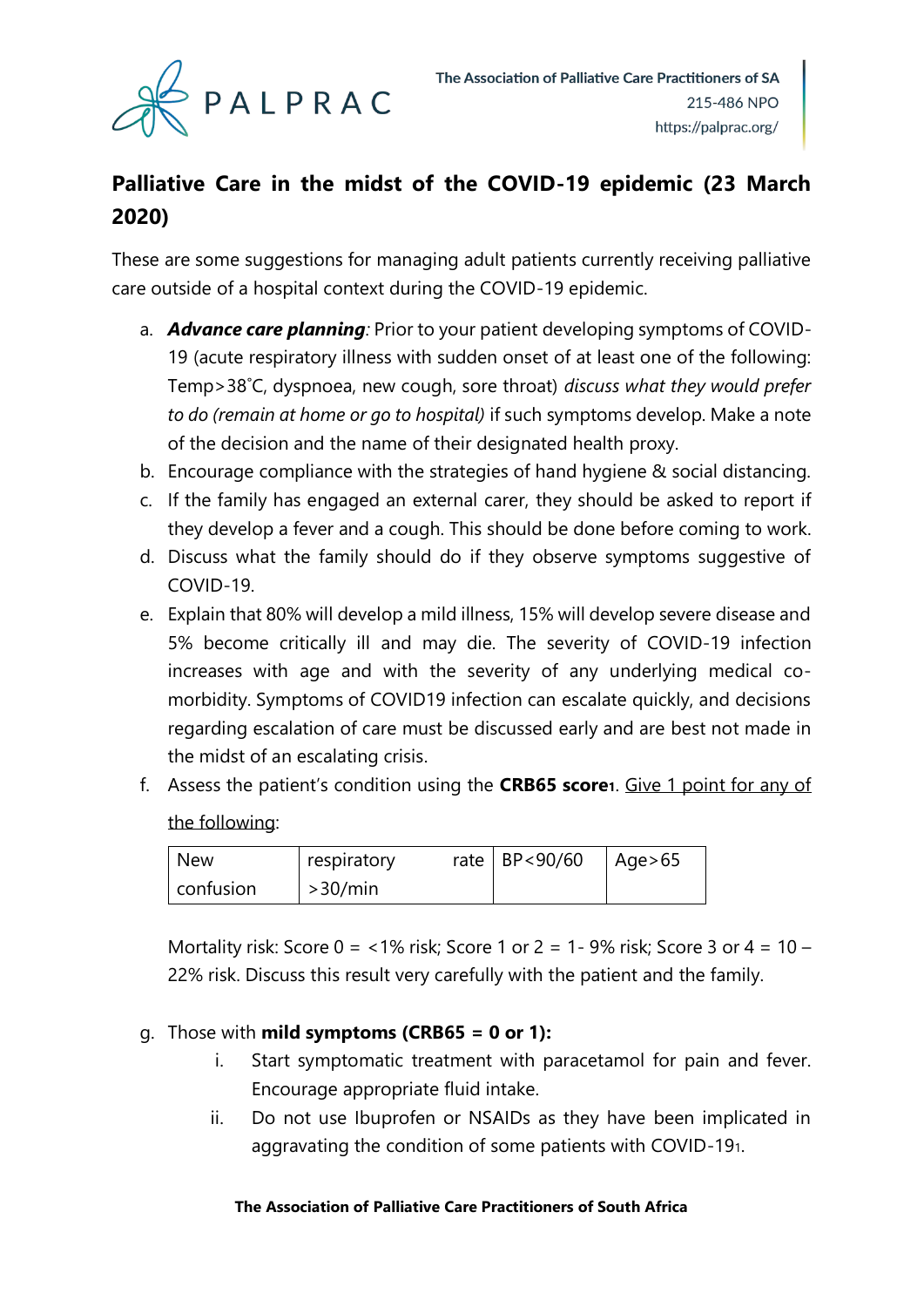

- iii. Explain that your patient should remain in one room until better and have exclusive use of one bathroom, if possible. These rooms should be well ventilated (open windows and an open door). Limit the movement of the patient elsewhere in the house and ensure shared spaces e.g. kitchen and bathroom are well ventilated. Household members to maintain a distance of at least 1m (preferably 2m) from the ill patient. Limit the number of caregivers; ideally caregivers should be in good health with no underlying chronic or immunocompromising conditions. Non-essential visitors should not be allowed.
- iv. Encourage hand washing, masks, appropriate disposal of tissues, dedicated crockery and cutlery, cleaning of surfaces with 0.1% hypochlorite or similar cleaning agent. Refer to the WHO quideline ["Home care for patients with suspected COVID](https://apps.who.int/iris/handle/10665/331133)-19 infection".
- v. Patients should be encouraged to wear a medical mask to contain respiratory secretions. If this is not feasible or not tolerated, cover the mouth and nose with disposable paper tissue when coughing or sneezing, and discard immediately after use. If handkerchiefs are used, wash after each use with soap and water.
- vi. Arrange for a family member to report progress to you on a daily basis using WhatsApp. Warn of possible sudden deterioration.

## h. Those with **worsening symptoms (CRB65 = 2-4):**

- i. Refer to hospital if the patient and family request this. Notify the hospital and follow their protocol for triage and admission. Keep up to date with the availability of beds in your local hospital and their admission criteria.
- ii. If the patient wishes to remain at home, continue supportive palliative care:
	- Low dose (5mg) oral morphine 4 hourly for **dyspnoea** if not already on opioids.
	- Consider home oxygen if this is feasible and practical in the home environment.
	- Consider an antibiotic if a secondary bacterial infection is suspected but only where this meets the goals of care.

#### **The Association of Palliative Care Practitioners of South Africa**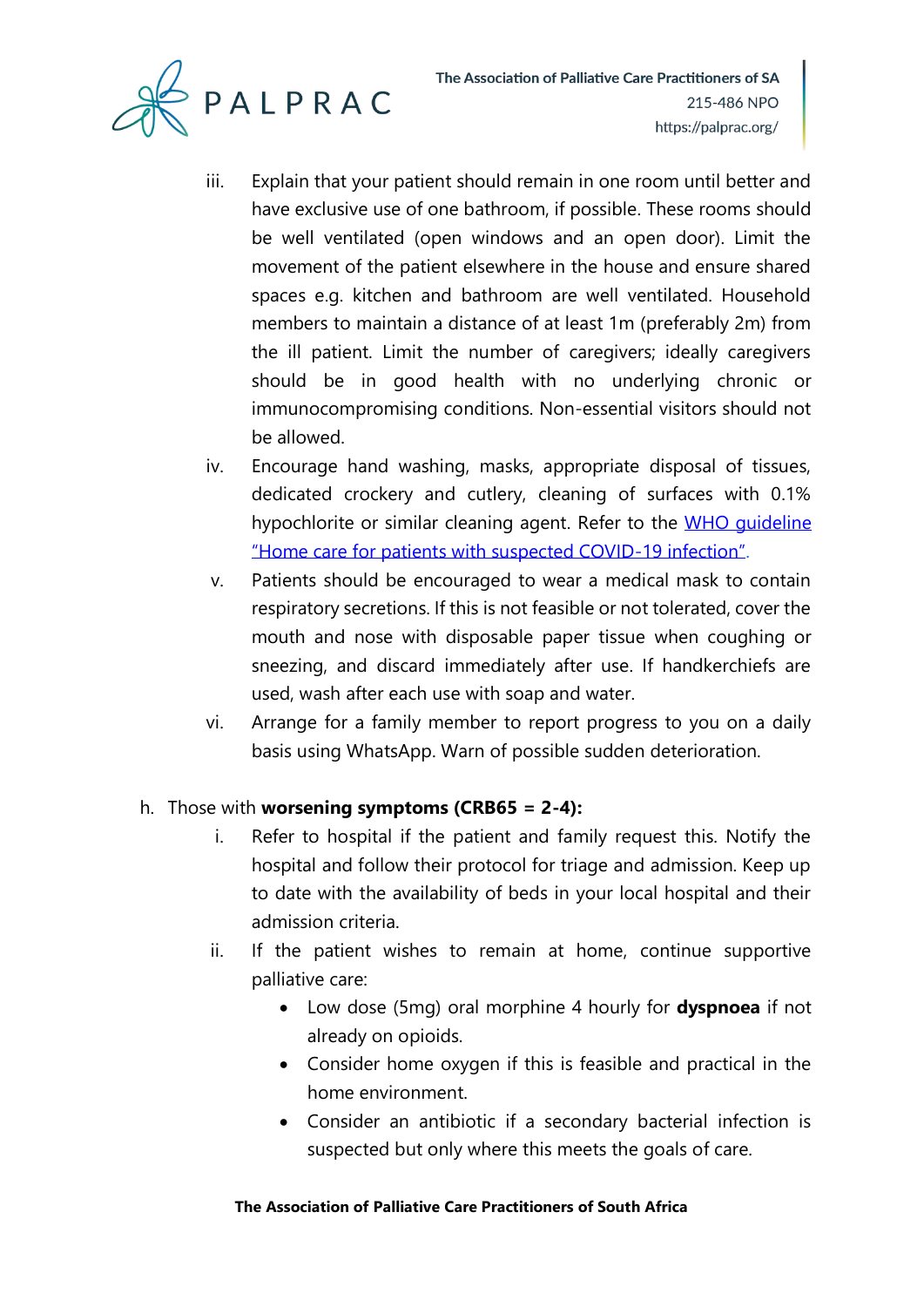

- Sublingual Lorazepam (Ativan, Tranqipam) 1-2mg as required if **restless.** Repeat at 10-minute intervals until peaceful.
- Those patients that are unable to swallow will need to be given medication via a syringe driver or, if that is not available, via intermittent sub-cut injection. Morphine and midazolam should be given in appropriate doses.
	- Suggested starting doses subcut in a syringe driver over 24 hours in opioid naïve: morphine 30mg +midazolam 15mg
	- Alternatively morphine 30mg + midazolam 15mg + "water for injection" filled to 16ml: give 3ml slowly every 4 hours (6 doses in 24 hours) subcut or iv.

The dosage will vary depending on the patient's current prescription and needs.

- iii. Throughout this time provide appropriate information regarding your assessment and the possible future scenarios. We are in a time of great uncertainty and significant risk. Patients and families appreciate doctors who are willing to listen to their fears and provide adequate information and guidance.
- iv. Refer for counselling and spiritual guidance if appropriate.

Testing of palliative patients who are bedbound/housebound with possible COVID-19 infection:

In patients with clinical suspicion and contact with a person either confirmed or under investigation for COVID, the [NCID PUI form](http://www.nicd.ac.za/diseases-a-z-index/covid-19/covid-19-resources/) will need to be completed. However many palliative care patients will not be able to visit testing sites. The need for further testing will need to be determined by health authorities.

Protection for health care providers in the community:

Refer to the WHO guideline "Rational use of personal protective equipment for [coronavirus disease \(COVID-19](https://apps.who.int/iris/handle/10665/331498))". The recommendation differs according to the setting, personnel and type of activity involved.

It is important to note that basic protection and excellent (hand) hygiene is all that is required in day to day interactions with asymptomatic patients. Wear a medical mask if you have respiratory symptoms.

**The Association of Palliative Care Practitioners of South Africa**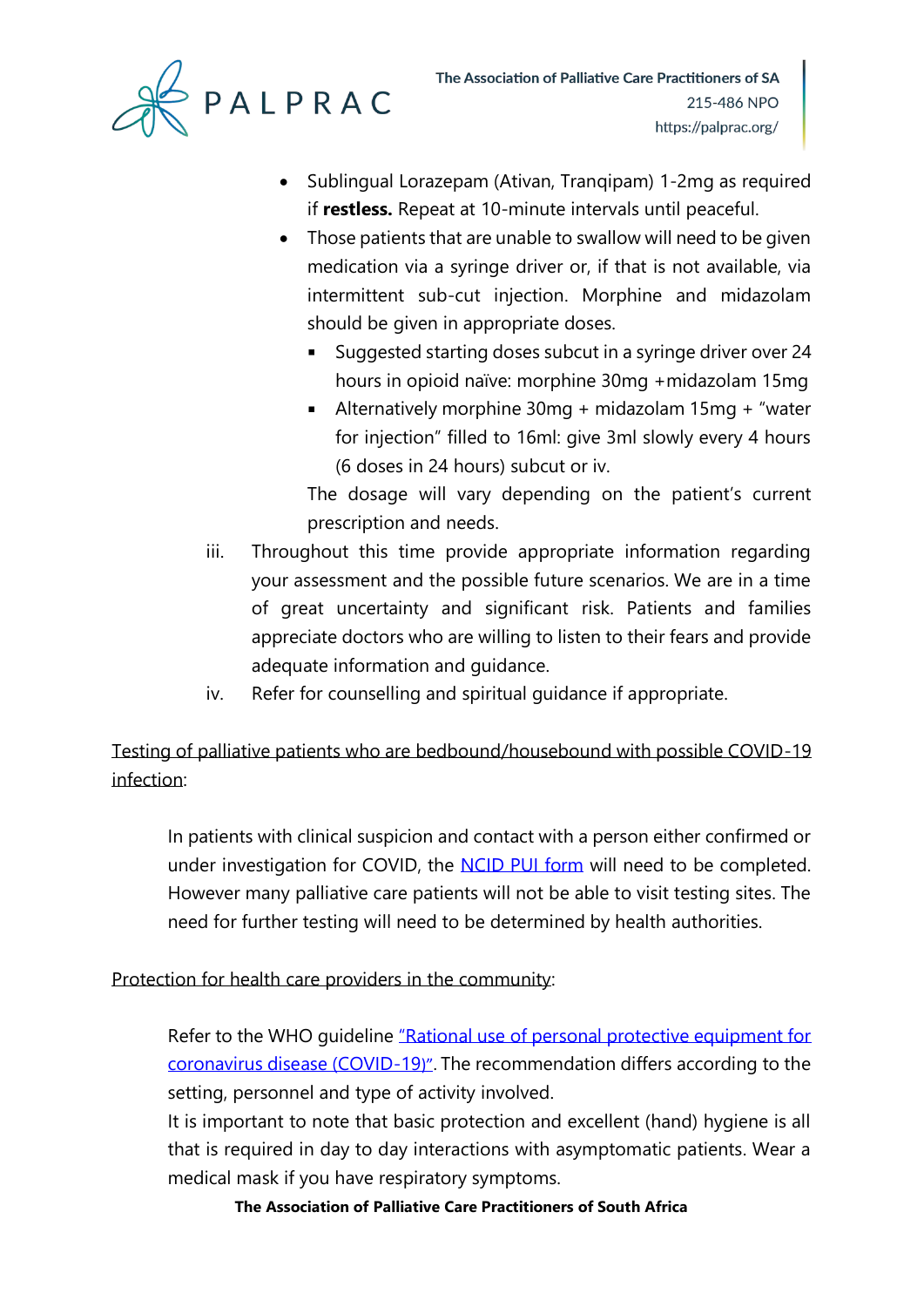

Here are some guiding principles around PPE for healthcare workers when caring for palliative patients in the home with known or suspected COVID-19:

1. Wear gloves, medical mask and perform hand hygiene after disposing the mask.

2. Doctors and patients must stay at least 1m, and preferably 2m apart except during examinations.

3. If tolerated the patient needs to wear a surgical mask.

## Note:

N95 masks, face-protectors, goggles and gowns are reserved for procedures where respiratory secretions can be aerosolized such as intubation in known or suspected cases of COVID-19.

## Note:

*What if you have been in contact with infected person?*

- Self-quarantine is advised in Hong Kong when contact was within 2m of a patient for >15mins; in Singapore that would be for >30minutes.
- If exposure <15mins, but within 2m for >2mins: keep working but wear a surgical mask and have temperature checked twice a day.
- If brief incidental contact: monitor yourself.

# References:

1. Gavin Barlow, Dilip Nathwani, Peter Davey. The CURB65 pneumonia severity score outperforms generic sepsis and early warning scores in predicting mortality in community-acquired pneumonia. Thorax 2007;**62**: 253–259.

doi: 10.1136/thx.2006.067371

2. Keeping the Corona Virus from infecting heath care workers. Atul Gawande; New Yorker, March 21 2020 [https://www.newyorker.com/news/news-desk/keeping-the](https://www.newyorker.com/news/news-desk/keeping-the-coronavirus-from-infecting-health-care-workers)[coronavirus-from-infecting-health-care-workers](https://www.newyorker.com/news/news-desk/keeping-the-coronavirus-from-infecting-health-care-workers)